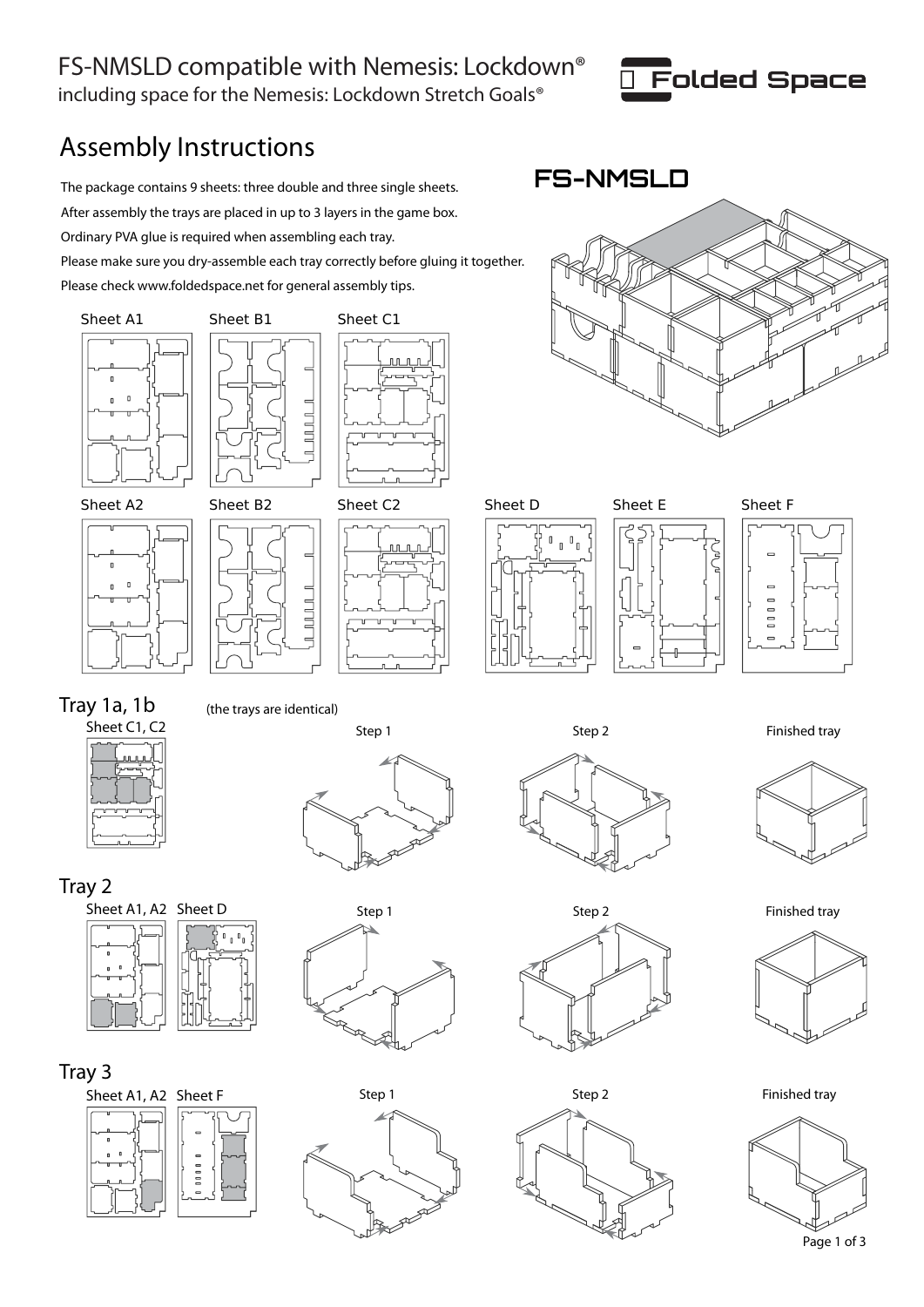FS-NMSLD compatible with Nemesis: Lockdown® including space for the Nemesis: Lockdown Stretch Goals®